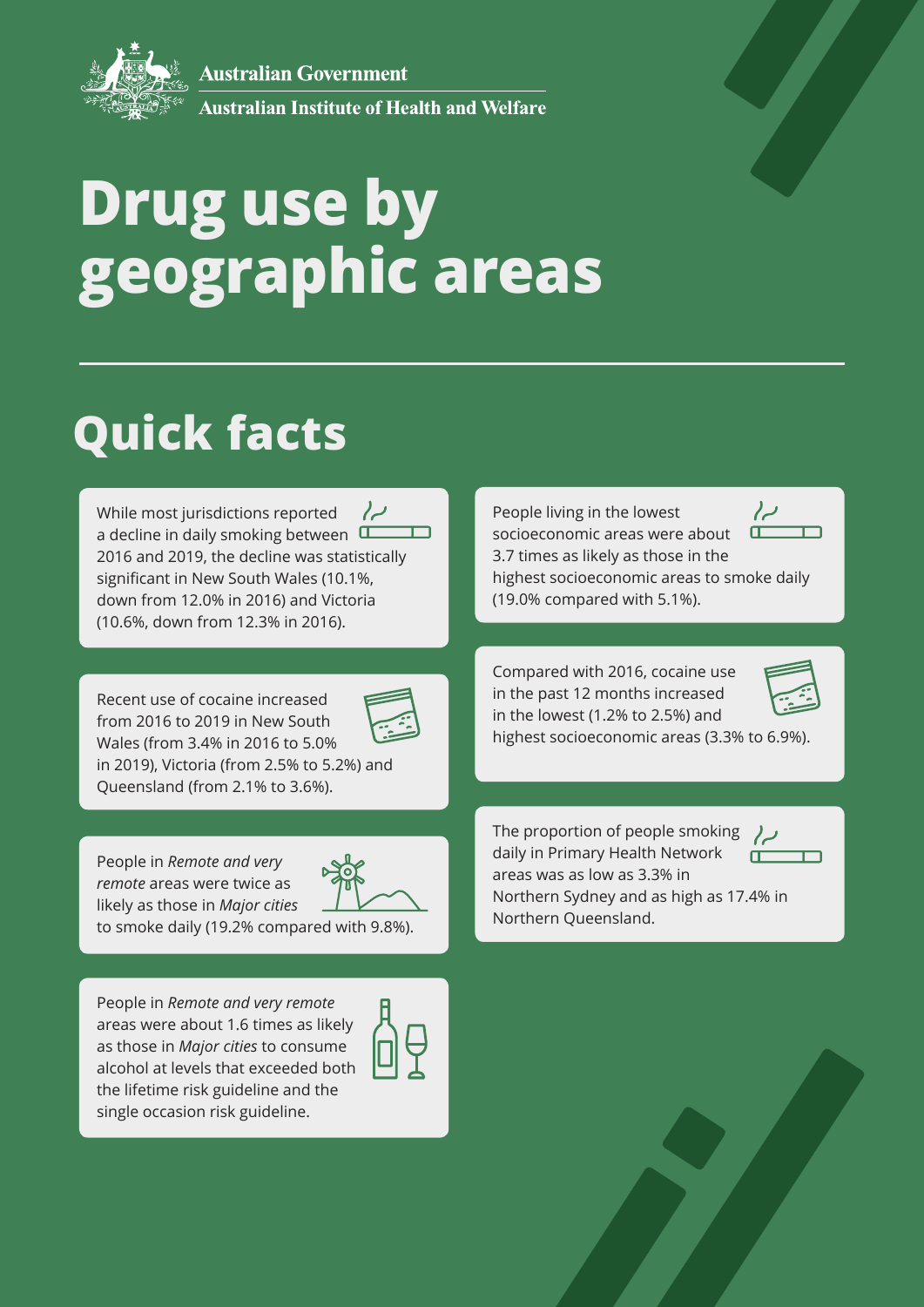The harm caused by tobacco, alcohol and other drug use does not affect all communities equally. Some areas often experience worse outcomes due to factors such as higher levels of unemployment, lower educational attainment, and poorer access to, and use of, health services. For example, in 2015 the burden of disease and injury attributable to alcohol use was highest in *Remote* and *Very remote* areas compared with *Major cities*  (2.1 and 2.7 times as high respectively) (AIHW 2019c). As a result, it is important to understand patterns of tobacco, alcohol and other drug use across different geographical areas to inform effective policy development and provide support and services where they are needed most.

Unless otherwise specified, the results are for those aged 14 and over and all increases or decreases in estimates over time are statistically significant. All data presented in this chapter are available through the online geography tables https://www.aihw.gov.au/reports/illicit-use-of-drugs/national-drug-strategyhousehold-survey-2019/data.

## **How does drug use vary across states and territories?**

The consumption of alcohol, tobacco and other drugs is a major cause of preventable disease and illness in Australia and varies by region. Understanding data at the jurisdictional level enables state and territory governments to be aware of where services and support are required.

This section summarises information on tobacco, alcohol and other drug use by jurisdiction, with more detailed information available in their respective fact sheets. Increases and decreases in estimates over time that are statistically significant are difficult to detect in smaller jurisdictions due to a smaller sample size. Sometimes, even large apparent differences may not be statistically significant. This is particularly the case in breakdowns of small populations because the small sample size means that there is not enough power to identify even large differences as statistically significant. Comparisons to state and territories prevalence estimates should be considered only using age-standardised results, available through the supplementary tables.

#### **Were there any changes in drug use by jurisdiction?**

#### **Smoking down in New South Wales and Victoria**

Most jurisdictions reported declines in the proportion smoking daily between 2016 and 2019, continuing the trend observed since 2001, with the changes for New South Wales and Victoria statistically significant—decreasing from 12.0% in 2016 to 10.1% in 2019 and from 12.3% to 10.6%, respectively. Since 2001, the proportion of adults smoking in each jurisdiction has declined (Table 7.1).

#### **Alcohol consumption declining in most jurisdictions**

Consistent with the national trend, between 2016 and 2019 the proportion drinking in excess of the lifetime risk and single occasion guidelines remained fairly stable across most jurisdictions (tables 7.7 and 7.9). However since 2007, there has generally been a decline in the proportion of people who drank in excess of the alcohol risk guidelines (tables 7.7 and 7.9), with the exception of the proportion exceeding the lifetime risk guideline in Queensland and South Australia.

#### **Cocaine use up in 3 jurisdictions**

In 2019, Victoria reported an increase in recent use of any illicit drug (from 15.0% in 2016 to 17.1%), a change evident for Victorian males only (Table 7.13). For most jurisdictions, the proportion using illicit drugs in the last 12 months has generally increased since 2010 (Table 7.11). But declines were reported in the recent use of an illicit drug between 2001 and 2019 for the Northern Territory (from 29% in 2001 to 19.6% in 2019) and Western Australia (from 22% to 15.6%).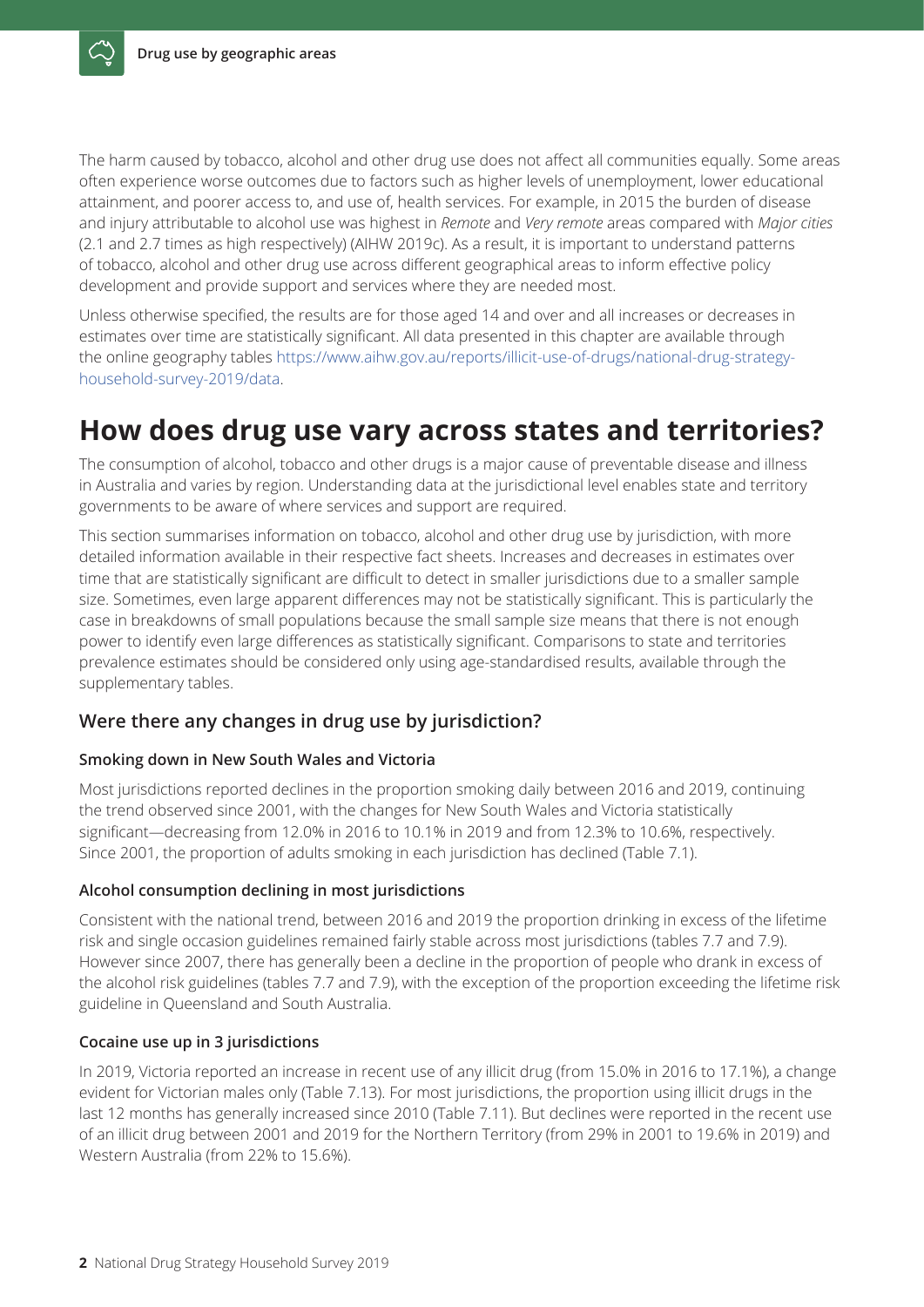By drug type there were clear changes in drug use in New South Wales, Victoria, Queensland and South Australia from 2016 to 2019 (Table 7.14). Most notably, these include increases in the recent use of cocaine in New South Wales, Victoria and Queensland, while there was a decline in meth/amphetamine use in South Australia.



#### **How did drug use vary between jurisdictions?**

There were clear differences in drug use between jurisdictions, with the greatest variation occurring in smaller jurisdictions (tables 7.2, 7.8, 7.10 and 7.12). After adjusting for differences in age, across all jurisdictions:

- the Australian Capital Territory had the lowest proportions of adult daily smokers (8.6%), lifetime risky drinking (13.8%), single occasion risky drinking at least monthly (21%) and recent illicit drug use (14.3%)
- the Northern Territory had the highest proportion of adult daily smoking (15.4%), lifetime risky drinking (24%), single occasion risky drinking at least monthly (34%) and recent illicit drug use (19.0%).

### **How does drug use vary by remoteness area?**

Tobacco, alcohol and other drug use are major health issues in Australia and are associated with a number of harms, both physical and social. Australians living in remote areas often have worse health outcomes than people living in metropolitan areas (AIHW 2019b).

#### **Were there any changes in drug use by remoteness area?**

#### **Daily smoking remains stable but has declined since 2010**

There were small but non-significant declines in daily smoking across all remoteness areas between 2016 and 2019 (Table 7.15). However, since 2010 there was a decline in the proportion who smoked daily in *Major cities* (from 13.7% in 2010 to 9.7% in 2019), *Inner regional* areas (from 17.4% to 13.4%) and *Remote and very remote* areas (from 26% to 19.6%).

#### **Similar proportions continue to drink at levels above the recommended guidelines**

There were no statistically significant changes in the proportion exceeding the lifetime risk guideline and the single occasion risk guideline (at least monthly) between 2016 and 2019 in any remoteness area. Since 2010, the proportion of people who drank in excess of alcohol risk guidelines in *Major cities* and *Inner regional*  areas has declined. While there were no statistically significant declines in risky alcohol consumption in *Outer regional* and *Remote and very remote* areas, levels of risky drinking have generally trended downward since 2010 (Table 7.15).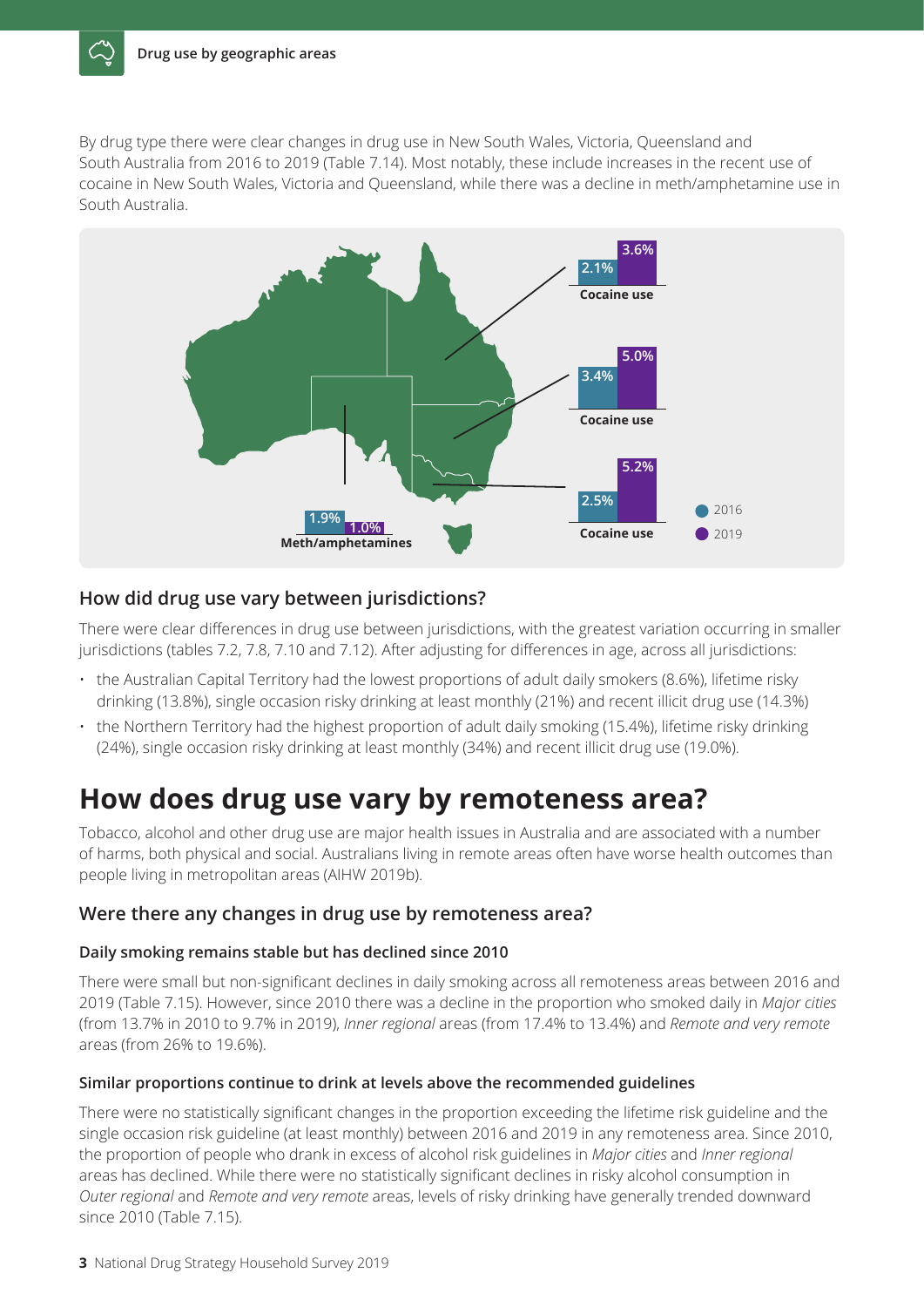#### **Level of recent drug use steady but changes in type of drug used**

The proportion of people using at least 1 illicit drug in the last 12 months did not change significantly for any remoteness area from 2016 to 2019 (Table 7.15). In *Outer regional* and *Remote and very* remote areas there appeared to be substantial (but not significant) change in recent drug use; however this was a return to levels similar to 2013. In *Major cities*, recent illicit drug use has increased since 2010 (from 14.8% in 2010 to 16.7% in 2019).

Between 2016 and 2019, there were a number of changes by drug type (Table 7.15):

- In *Major cities* there were increases in the level of recent use of cannabis (from 10.4% in 2016 to 11.7% in 2019), ecstasy (from 2.5% to 3.3%) and cocaine (from 3.2% to 5.0%) , while the use of pain-killers and opioids decreased (from 3.3% in 2016 to 2.6% in 2019).
- In *Inner regional* areas there was a rise in the use of cocaine (from 1.3% in 2016 to 2.6% in 2019) and a decline in pain-killers and opioids (from 3.6% to 2.5%).
- Changes in the use of low-prevalent drugs are difficult to detect for smaller areas.

#### **Daily smoking and risky drinking increase with remoteness**

After adjusting for age, the proportion of people who smoked daily and drank at risky levels increased with remoteness (Figure 7.1). In 2019, people in *Remote and very remote* areas were:

- 2 times as likely as those in *Major cities* to smoke daily
- 1.6 times as likely as those in *Major cities* to consume alcohol at levels that exceeded both the lifetime risk guideline (25% compared with 15.5%) and the single occasion risk guideline (38% compared with 24%).

People in *Remote and very remote* areas had a slightly higher level of illicit drug use in the past 12 months compared with people in *Major cities* (18.6% compared with 16.7%) (Figure 7.1).

#### **Figure 7.1: Daily smoking, lifetime risky drinkers, single occasion risky drinkers (monthly), and recent illicit drug use in Australia, people aged 14 and over, by remoteness area, 2019 (age‑standardised per cent)**



*Notes*

(a) According to NHMRC guideline 1: On average, had more than 2 standard drinks per day.

(b) Derived from 2009 NHMRC guideline 2: Had more than 4 standard drinks on 1 occasion at least once a month. (c) Used at least 1 of 16 classes of illicit drugs in 2019. The number and type of illicit drug used varied over time. *Source*: Table 7.16.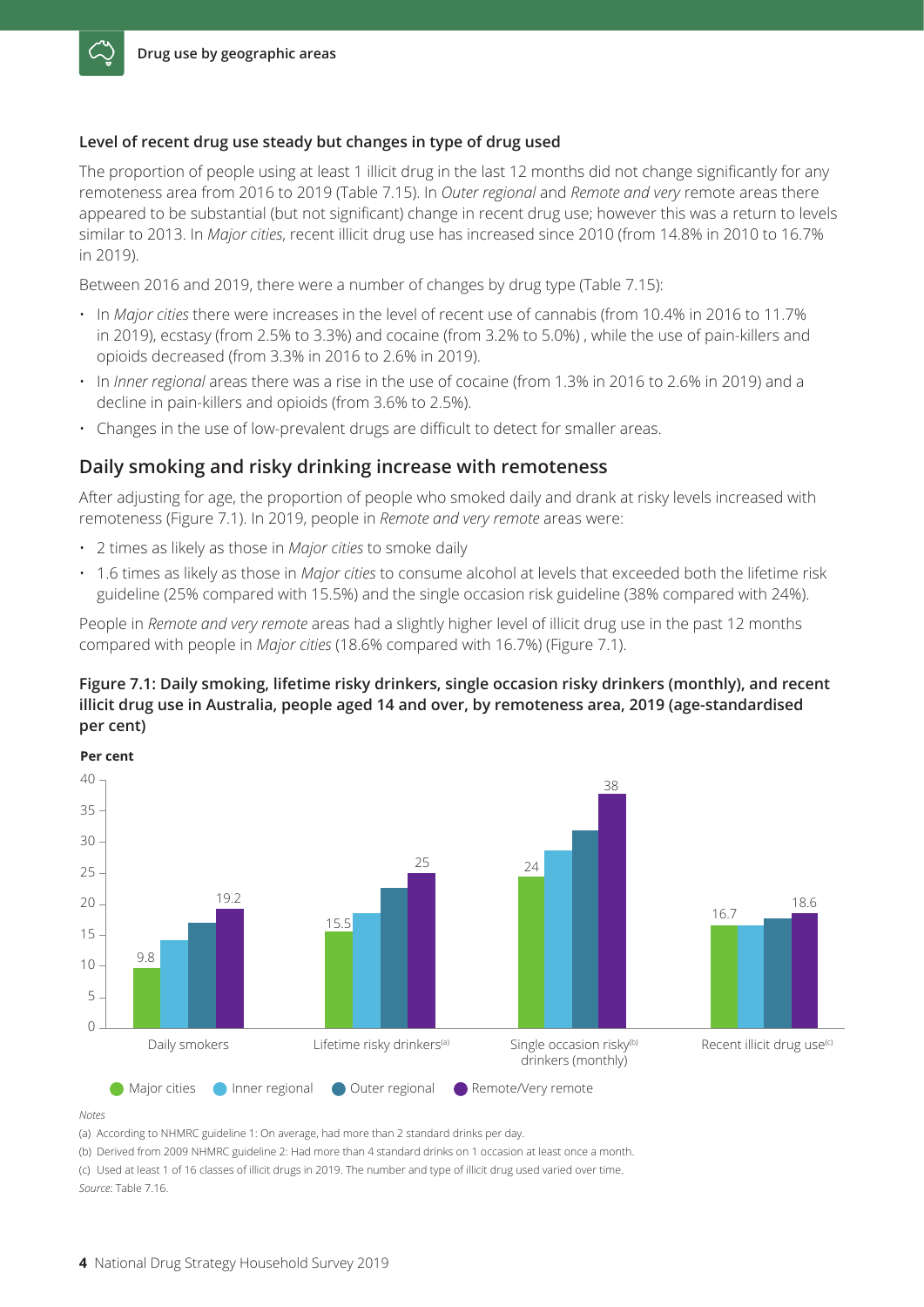## **How does drug use vary by socioeconomic area?**

Although the average overall level of health and wellbeing of the Australian population is high when compared with the populations of other countries, there are substantial differences in the health of specific groups within the population.

Social and economic factors shape risk behaviour and the health of people who used drugs. They affect health indirectly by shaping individual drug-use behaviour, and directly by affecting the availability of resources, access to social welfare systems, marginalisation and compliance with medication. In this report, the Index of Relative Socio-economic Advantage and Disadvantage (IRSAD) is used to classify individuals according to the socioeconomic characteristic of the area in which they live. It scores each area by summarising attributes of the population, such as income, educational attainment, unemployment rate and jobs in skilled or unskilled occupations.

The areas are grouped into quintiles, and the 20% of the areas with the greatest overall level of disadvantage is described as the 'lowest socioeconomic area'. The 20% of the areas with the greatest overall level of advantage—the top fifth—is described as the 'highest socioeconomic area'.

Note that the IRSAD reflects the overall or average level of advantage and disadvantage of the population of an area; it does not show how individuals living in the same area differ from each other in their socioeconomic position.

#### **Declines in daily smoking in highest socioeconomic areas**

Compared with 2016, there were declines in the proportion of people who smoked daily who lived in the second highest (10.1% compared with 7.9% in 2019) and highest socioeconomic areas (6.5% compared with 5.0%). Since 2010, there were declines in daily smoking across all socioeconomic areas (Table 7.18).

#### **Levels of risky drinking steady across socioeconomic areas**

Between 2016 and 2019, there were no statistically significant changes in the proportion of people who consumed alcohol in excess of the lifetime risk guideline and single occasion risk guideline, at least monthly, across socioeconomic areas (Table 7.18). However, since 2010 there were decreases in the proportion of people drinking in excess of alcohol risk guidelines, except among people living in the highest socioeconomic areas where there was little change in those exceeding the single occasion risk guideline.

#### **Illicit drug use increases in highest socioeconomic areas**

Levels of recent illicit drug use increased in areas of highest socioeconomic advantage (from 14.1% in 2016 to 18.1% in 2019). This change has been driven by a rise in the use of cannabis (from 9.4% to 12.4%), ecstasy (from 2.7% to 4.8%) and cocaine (from 3.3% to 6.9%). Conversely there was a decline in the use of painkillers/pain-relievers and opioids (2.6% in 2016 compared with 1.8% in 2019) (Table 7.18).

In the lowest socioeconomic areas there were a number of changes in the type of drug recently used, including:

- $\cdot$  an increase in ecstasy (from 1.2% in 2016 to 2.0% in 2019) and cocaine (1.2% to 2.5%)
- a decrease in painkillers/pain-relievers and opioids (from 4.8% in 2016 to 3.0% in 2019) (Table 7.18).

#### **How did drug use vary between socioeconomic areas?**

#### **Daily smoking highest in lowest socioeconomic areas**

After adjusting for age, daily smoking was about 3.7 times higher among people living in the lowest socioeconomic areas than people living in the highest socioeconomic areas (19.0% compared with 5.1%; Figure 7.2).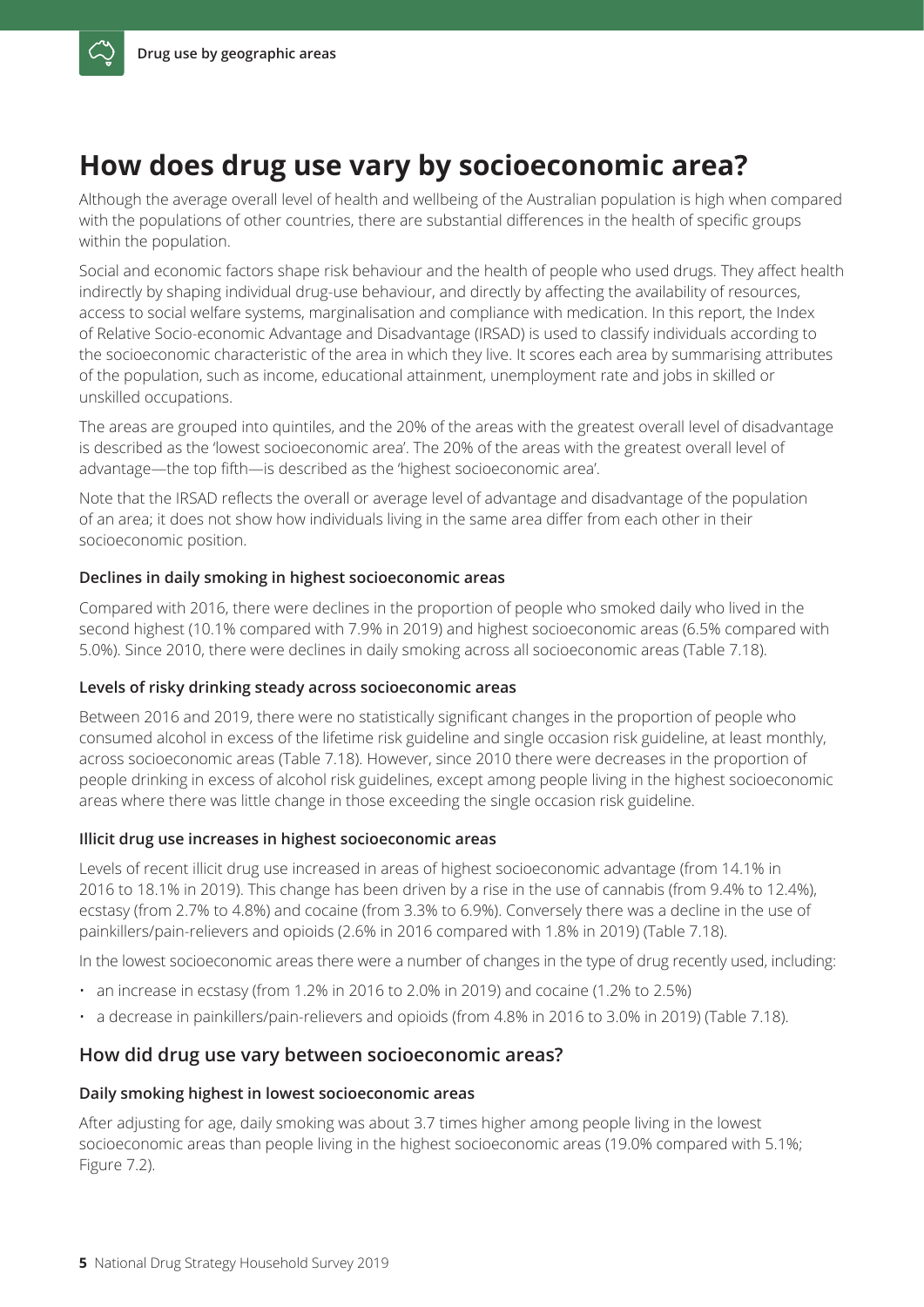#### **People in highest socioeconomic areas less likely to abstain from alcohol**

People living in the highest socioeconomic areas were more likely to drink alcohol than those living in the lowest socioeconomic areas and were more likely to exceed the single occasion risk guidelines, monthly or more often (28% compared with 24%). After adjusting for age, people living in the lowest socioeconomic areas were about 1.5 times as likely as those in the highest socioeconomic areas to abstain from alcohol in 2019 (31% compared with 21%) (Table 7.19).

#### **Greater cocaine and ecstasy use in highest socioeconomic areas**

After adjusting for age, levels of use of any illicit drug in the last 12 months were similar in the lowest socioeconomic areas and the highest (17.8% compared with 18.4%), but the type of drug used varied. People living in the highest socioeconomic areas were:

- more likely to have recently used ecstasy (4.8% compared with 2.1%) and cocaine (7.1% compared with 2.6%)
- less likely to have used pain-killers and opioids in the last 12 months (1.8% compared with 3.0%), than people living in the lowest socioeconomic areas.

#### **Figure 7.2: Daily smoking, lifetime risky drinkers, single occasion risky drinkers (monthly), and recent illicit drug use, people aged 14 and over, by socioeconomic area, 2019 (age‑standardised per cent)**



**Per cent**

*Notes*

(a) According to NHMRC guideline 1: On average, had more than 2 standard drinks per day.

(b) Derived from 2009 NHMRC guideline 2: Had more than 4 standard drinks on 1 occasion at least once a month.

(c) Used at least 1 of 16 classes of illicit drugs in 2019. The number and type of illicit drug used varied over time. *Source*: Table 7.19.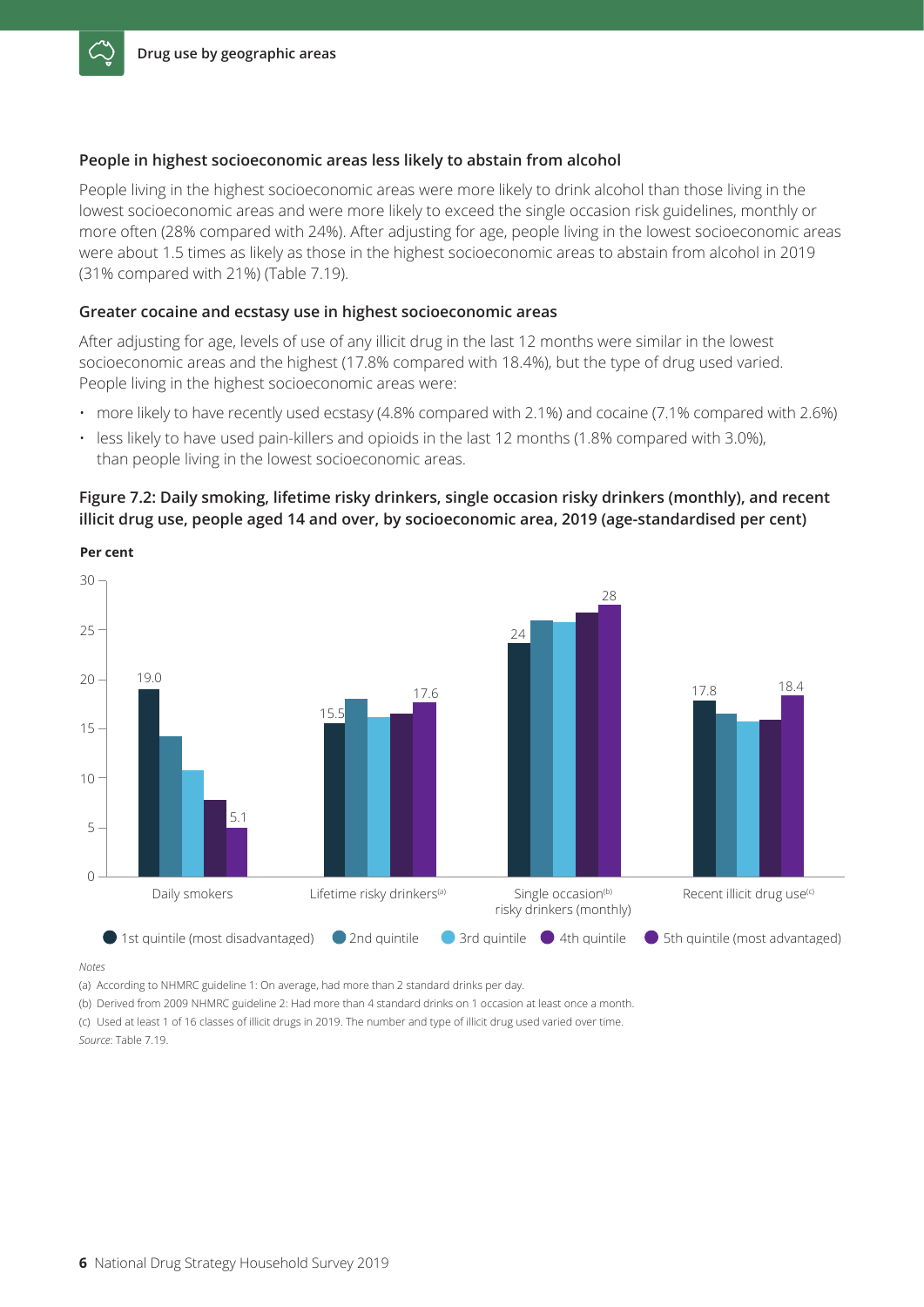## **How does drug use vary across Primary Health Network areas?**

Primary Health Networks (PHNs) are organisations that connect health services over local geographic areas according to boundaries defined by the Department of Health. There are 31 PHNs in Australia.

Across PHNs there was wide variation in the use of tobacco, alcohol and illicit drugs in 2019 (tables 7.20 and 7.21), including:

- Daily smoking proportions were as low as 3.3% in Northern Sydney and as high as 17.4% in Northern Queensland.
	- After adjusting for differences in age, Northern Sydney continued to have the lowest daily smoking rate at 3.3% and Gippsland had the highest at 20%.
- South Western Sydney (8.5% and 14.3%) and Western Sydney (7.6% and 15.4%) had the lowest proportions of both lifetime risk and single occasion risk (at least monthly) drinkers; Murrumbidgee had the highest lifetime risky drinkers (25%); and the Northern Territory had the highest proportion of single occasion risky drinkers (35%).
	- After adjusting for differences in age, North Coast and Country Western Australia had the highest proportion of lifetime risky drinkers (24%) and Western Victoria had the highest proportion of single occasion risky drinkers (38%).
- Northern Sydney (11.0%) had the lowest proportion of people who used illicit drugs in previous 12 months while North Coast (NSW) had the highest (23%) (Table Geography1).
	- ¯ After adjusting for differences in age, North Coast continued to have the highest proportion of people who used illicit drugs (26%) and Western Sydney had the lowest (9.5%).

Table Geography1 provides the highest 5 and lowest 5 Primary Health Networks for daily smoking, lifetime risky drinkers, single occasion risky drinkers (monthly) and recent illicit drug use in 2019.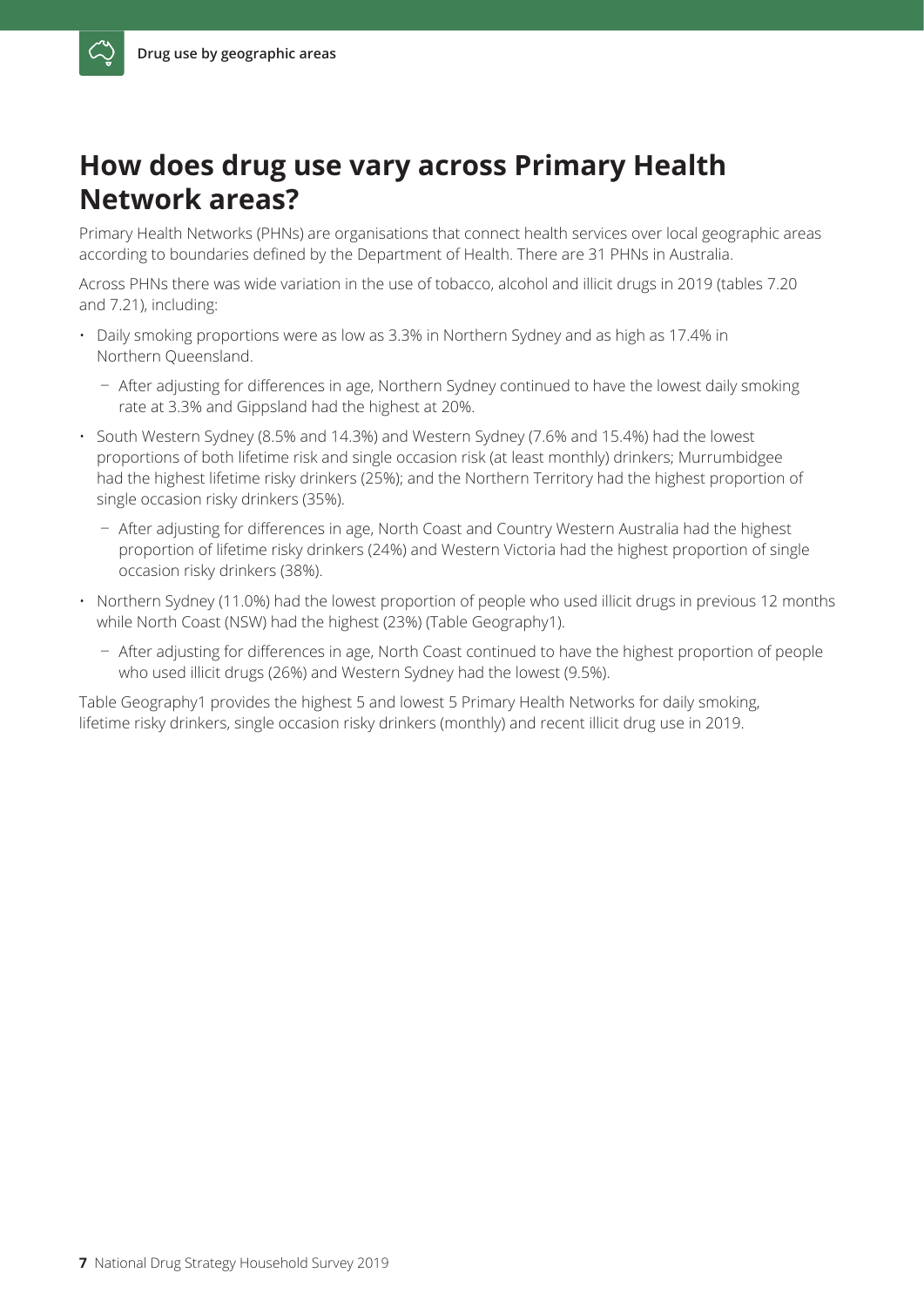$\mathbb{C}^{\prime}_{2}$ 

**Table Geography1: Primary Health Networks with highest and lowest daily smoking, lifetime risky drinkers, single occasion risky drinkers (monthly), and recent illicit drug use, people aged 14 and over, 2019**

| <b>Daily smoking</b>                                       |      |                                |      |
|------------------------------------------------------------|------|--------------------------------|------|
| <b>Highest 5</b>                                           |      | <b>Lowest 5</b>                |      |
| Northern Queensland                                        | 17.4 | Western Sydney                 | 8.7  |
| Country WA                                                 | 17.3 | <b>ACT</b>                     | 8.2  |
| Gippsland                                                  | 17.1 | Eastern Melbourne              | 8.0  |
| Darling Downs and West Moreton                             | 15.6 | Central and Eastern Sydney     | 6.6  |
| Central Queensland,<br>Wide Bay, Sunshine Coast            | 15.3 | Northern Sydney                | 3.3  |
| Australia                                                  | 11.0 |                                |      |
| <b>Exceeded lifetime risk guideline</b>                    |      |                                |      |
| <b>Highest 5</b>                                           |      | <b>Lowest 5</b>                |      |
| Murrumbidgee                                               | 25.0 | <b>ACT</b>                     | 14.1 |
| Northern Territory                                         | 23.9 | Eastern Melbourne              | 12.6 |
| Gold Coast                                                 | 23.5 | North Western Melbourne        | 12.4 |
| Country WA                                                 | 22.9 | South Western Sydney           | 8.5  |
| Central Queensland,<br>Wide Bay, Sunshine Coast            | 22.6 | Western Sydney                 | 7.6  |
| Australia                                                  | 16.8 |                                |      |
| Exceeded single occasion risk guideline (at least monthly) |      |                                |      |
| <b>Highest 5</b>                                           |      | <b>Lowest 5</b>                |      |
| Northern Territory                                         | 35.4 | Nepean Blue Mountains          | 22.1 |
| Gold Coast                                                 | 34.8 | Eastern Melbourne              | 22.1 |
| Western Victoria                                           | 33.7 | <b>ACT</b>                     | 20.7 |
| Brisbane North                                             | 31.8 | Western Sydney                 | 15.4 |
| Northern Queensland                                        | 30.0 | South Western Sydney           | 14.3 |
| Australia                                                  | 24.8 |                                |      |
| <b>Recent illicit drug use</b>                             |      |                                |      |
| <b>Highest 5</b>                                           |      | <b>Lowest 5</b>                |      |
| North Coast                                                | 23.0 | Gippsland                      | 12.9 |
| Gold Coast                                                 | 22.7 | Darling Downs and West Moreton | 12.5 |
| Western Victoria                                           | 21.6 | South Western Sydney           | 12.2 |
| Northern Territory                                         | 19.6 | Western Sydney                 | 11.7 |
| Central and Eastern Sydney                                 | 19.4 | Northern Sydney                | 11.0 |
| Australia                                                  | 16.4 |                                |      |